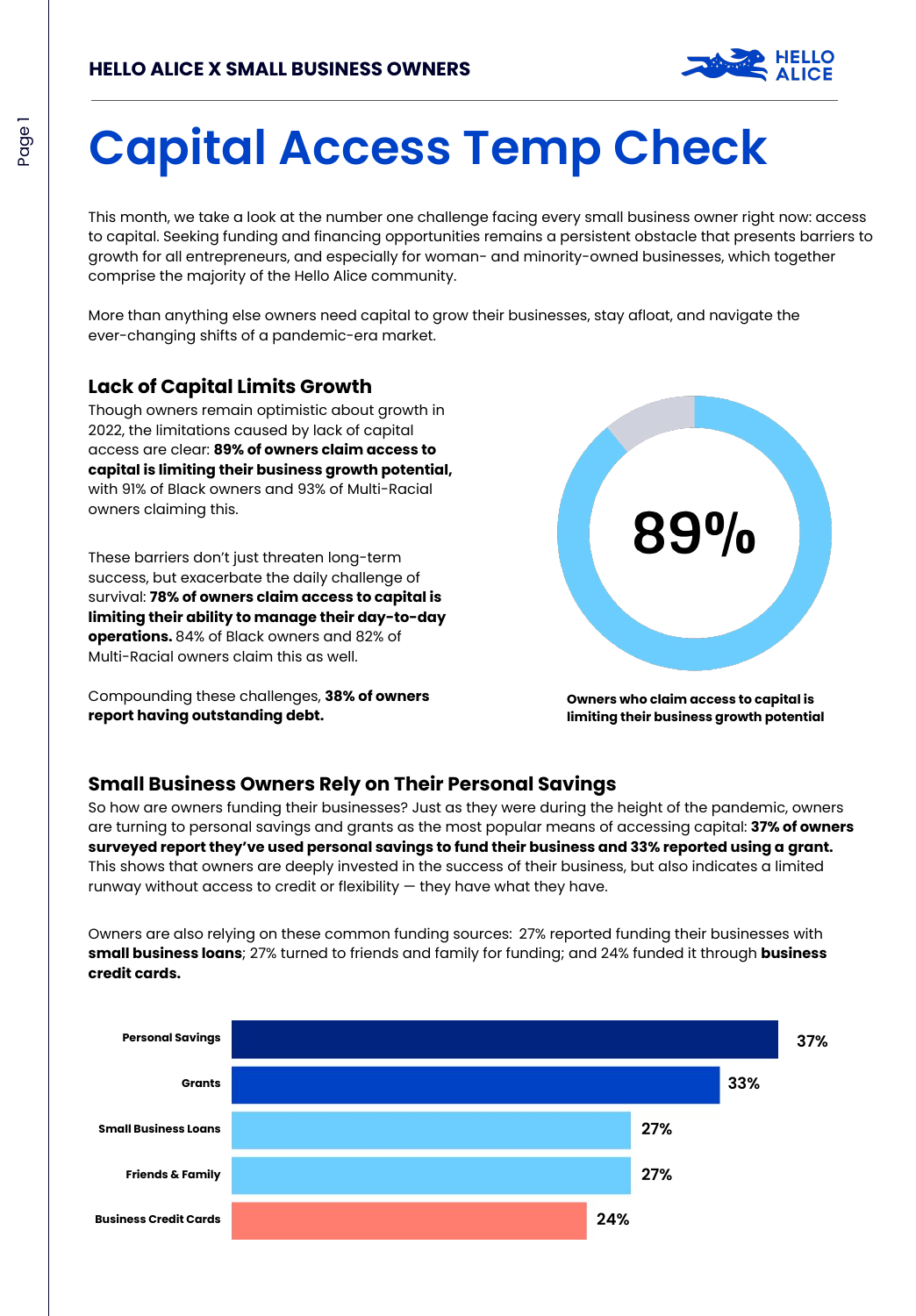#### **Demand For Business Credit is Strong**

With supply chain disruptions, the threat of inflation, and new waves of the pandemic popping up over the past year, it's no surprise that **51% of owners applied for financing in the last 12 months**: 52% of owners sought an SBA loan or line of credit, 42% sought PPP loans, 31% sought business loans, 28% sought business lines of credit, and 22% sought personal loans. Another 8% of owners started an application process, but did not complete it.

**69% of owners who applied were seeking finances to meet operating expenses**. 68% were seeking to expand the business, pursue new opportunities, or acquire business assets. **52% of owners were looking for \$25,000 or less**. When asked what share of their application(s) were approved, 41% claimed none was approved and another 18% claimed only some (less than 50%) was approved  $-$ 

**49% of Black business owners claimed none of their application(s) was approved, compared to 28% of white owners.**

74% of owners also applied for a grant in the last 12 months.



**Owners who claim no portion of their application was approved.**

### **Building Business Credit Remains a Challenge**

Most financing options available to small business owners require a personal guarantee, which often means greater personal risk — 73% of owners claim their business relies at least partly on their personal credit score, 48% report using only their personal credit score to grow their business, and 25% report using both personal and business credit score.



Though 50% of Hello Alice owners report a personal credit score above 680 — enough to apply for a business credit card in many cases — this score might still lock many out of business loans, which often require a personal score of at least 720 to qualify.

Our survey results also reveal how bewildering the world of business credit can be even for entrepreneurs: 62% of business owners who rely on a business credit score in some way are unsure of their most recent business credit score.

A grant like this is to our business what a good wind is to a sailor at sea. These funds will improve our shop's infrastructure, sustain and educate our staff, and support our innovations in onsite digital programming.

**—Elizabeth Daven Ralston, Charm City Books**